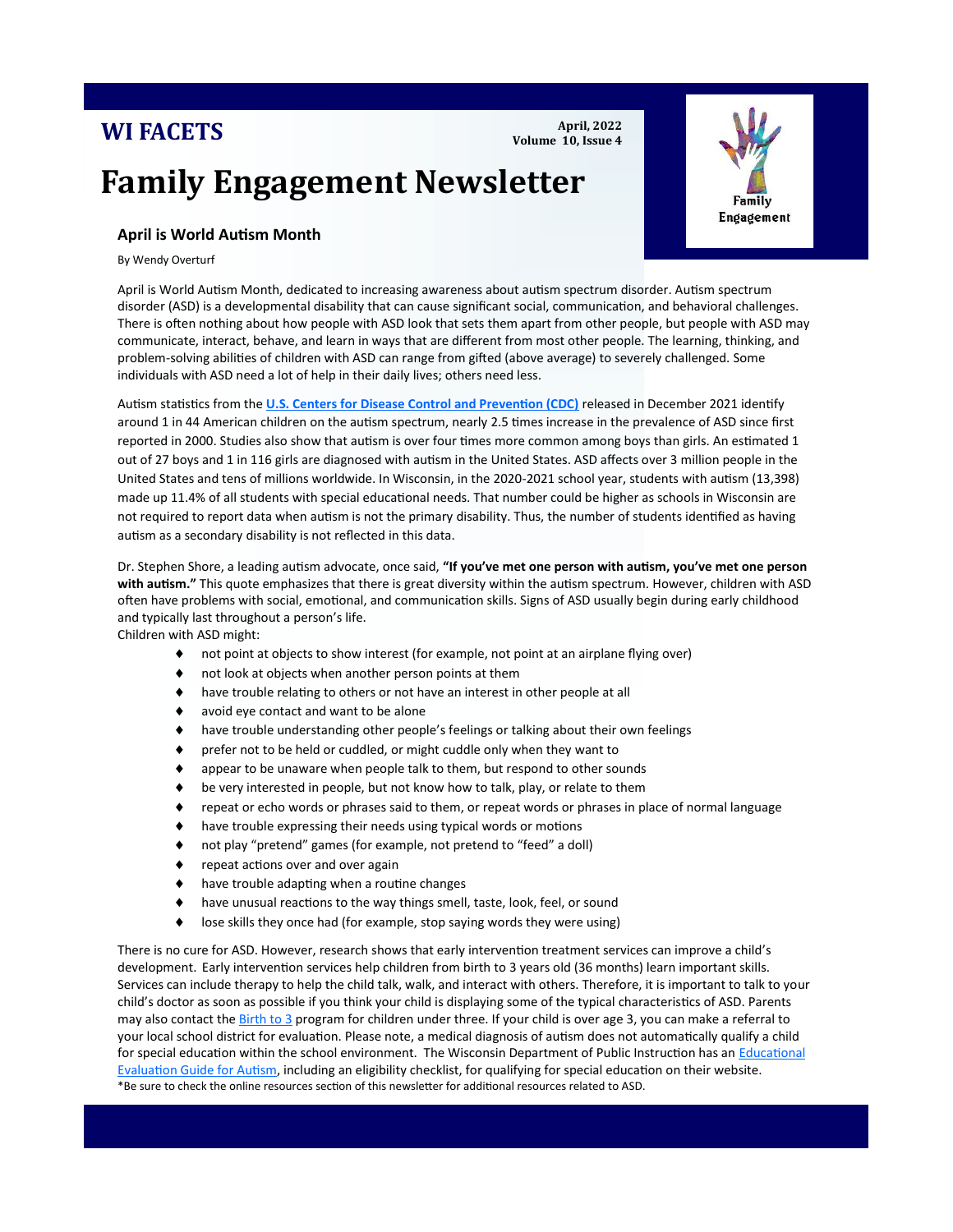#### **Statewide Events**

#### **Indigenizing Learning Spaces for All**

This virtual no cost training will provide learning opportunities to build knowledge and skills that will assist in implementing best practices and education strategies in working with Native students, families, communities, and nations in Wisconsin. This webinar is designed to deepen [Indigenizing learning spaces to impro](https://www.asw4autism.org/event-cal/30th-annual-conference/)ve [student outcomes. Th](https://www.asw4autism.org/event-cal/30th-annual-conference/)e training will examine how history, culture, and language can impact achievement, school climate, and student, family and<br>community ongegoment **Date:** April 11, 2022 - 3:30pm - 6:30pm Emotional Well-Being." Part 1 and April 12, 2022 - 3:30pm - Part 1 and April 12, 202<br>**6:30pm Part 2 Location:** Kalahari Resort and Convention participants' understanding around community engagement.

### **Autism Society of Greater Wisconsin [Conference](https://www.autismgreaterwi.org/2022-annual-conference-announcement/)**

**Comerence**<br>The biggest autism-related conference in **[Conference](http://www.uww.edu/ce/camps/additional/ecc)** Wisconsin. It is a place to gather, connect, The pre-conference workshop of the pre-conference and belong. It is a place where autistic and belong: it is a place three dations to Reflect, Practice and Build professionals come to share experiences Relationships with Other Early Childhood and learn together. Providers as We Take on Some of the Big **Date:** April 29-30, 2022 **Location:** Kalahari Resort & Convention **Lectation** natural incesting connention Center, Wisconsin Dells, WI

#### **<u>[Circles of Life Conference](https://www.circlesoflifeconference.com/conference-details/)</u>**

Circles of Life is Wisconsin's annual conference for families who have children with disabilities and the providers and other professionals who support them. This is an event for the WHOLE family! There are separate sessions for teens with disabilities (Gathering of Youth), programming for siblings (Sibshop), and a Family Fun Night (Super Heroes). **Location: Holiday Inn Convention Center,** Stevens Point, WI. It will also be live streamed and recorded for those who prefer to participate virtually. **Date:** May 12-13, 2022



**Endless Possibilities Conference** Convention Center, Stevens

**Effective Family Engagement, Honoring** <br> **Rightly** factory of the transition **[2019 Endless Possibilities Conferen](https://notyourmamasautism.com/)ce:**  <u>Not Your Mama's Autism (Podcast)</u> **Diversity for Successful Partnerships Keynote:** Lola Dada-Olley

**Disabilities- Save the Date!**  A day of virtual training from experts on topics connected to special education for 2, *Transforming the Impossible to*  families of students with IEPs and the professionals who support them. This event is coordinated by WI FACETS, in collaboration with WI DPI and other family support/disability organizations. **Date:** August 5, 2022



## **At Home Learning Strategies**

#### **[Early Literacy Activity Calendar](https://ideas.demco.com/blog/early-literacy-activity-calendar-april-2022/)**

Help your child get ready to learn to read! Each day features a fun activity that will help your child build pre-reading skills. Activities are color-coded by skill: Math, Play, Reading, Rhymes, Science, Songs, Stories and Writing.



- Write a poem with your child about the joys of spring
- Ask your children to close their eyes and pretend they are in a forest. What do they hear?

#### **Children'[s Activity Calendar](https://ideas.demco.com/blog/childrens-activity-calendar-april-2022/)**

April is Mathematics and Statistics Awareness Month. Find the most engaging math learning tools for children. [The Best Math Apps for Kids of 2022](https://www.bestapp.com/best-math-apps-for-kids/) - BestApp.com

#### **[International Children](https://www.ibby.org/index.php?id=269#top)'s Book Day** (April 2)



This day is celebrated to inspire a love of reading and to highlight children's books. Reading to children or having them read to you is one of the best ways to develop literacy skills. Instilling a love of reading promotes a lifetime of learning and enjoyment. The day is celebrated on or around the birthday of Hans Christian Anderson, born on April 2nd (1805). Check out a few of his fairy tale read-alouds: The Emperor'[s New Clothes](https://www.youtube.com/watch?v=dSWVXNtI0SU) [The Snow Queen](https://www.google.com/search?client=firefox-b-1-d&q=the+snow+queen+read+aloud#kpvalbx=_oagVYrerEaLIkPIPjYmR8A813) [The Little Match Girl](https://www.youtube.com/watch?v=EHnDT1SO8sc) [Thumbelina](https://www.youtube.com/watch?v=SAe_gCUDy2U)

#### **National Siblings Day** (April 10)

National Siblings Day is a day to celebrate the special relationships and bonds that brothers and sisters share with each other. Check out this [website](https://www.vulyplay.com/en-AU/blog/siblings-day) for a list of games and activities your children can enjoy during this day. More on page 3.



#### **National Scrabble Day** (April 13)



This a perfect day to play the traditional board game with family or friends. S. C. R. A. B. B. L. E. The Scrabble letter tiles are also great **hands-on learning tools.** They can be used for activities such as letter recognition, teaching letter sounds, forming words, and creating words to get the highest score to incorporate math skills. A fun family activity - bake & decorate some Scrabble themed cookies.

#### **Earth Day** (April 22)

Earth Day activities teach kids how to reduce their carbon footprint, appreciate everything the earth gives us, and take steps towards protecting the environment. **[20 Fun Earth Day Activities for Kids to Help the Planet](https://www.prodigygame.com/main-en/blog/earth-day-activities-for-kids/) [Books for Celebrating Earth Day](https://www.weareteachers.com/best-earth-day-books-for-kids/)**



Books about animals, plants, and conservation for Earth Day and Beyond.



#### **National Arbor Day** (April 29)

#### **[Celebrating 50 Years of Tree Planting](https://www.arborday.org/) - Arbor Day Foundation**

This year marks the 150<sup>th</sup> anniversary of the tree planter's holiday! Find resources on the history of Arbor Day, planting tips, education and celebration materials.

#### **Plant a Family Tree – It's great for the environment and a fun way to celebrate spring!**

Planting a family tree doesn't just help children to form a stronger connection with nature. It also helps children improve their responsibility and develop a deep sense of achievement as they see the tree growing taller and stronger.



Above all, planting a family tree can empower your child to realize that, despite the devastation from forest fires, current events, and other scary

things that seem out of their control, they can still make a positive difference in the world around them.

**[How planting a family tree could be one of the most empowering activities you](https://www.treehuggersbracelets.com/blogs/our-blog/planting-a-family-tree)'ll ever do with your [child.](https://www.treehuggersbracelets.com/blogs/our-blog/planting-a-family-tree)** Great information on choosing and planting your tree. Remember to let your children be involved in the decision process of choosing a tree. They'll be excited to be part of it!

#### **World Penguin Day** (April 25)



What do you call a cold penguin? A Brrrr-d! Watch San Diego Zoo's live **[Penguin Cam](https://zoo.sandiegozoo.org/cams/penguin-cam)** for a close look at their African penguins. You can also view cams for Koalas, Giraffes, Pandas, Polar Bears and more on this site.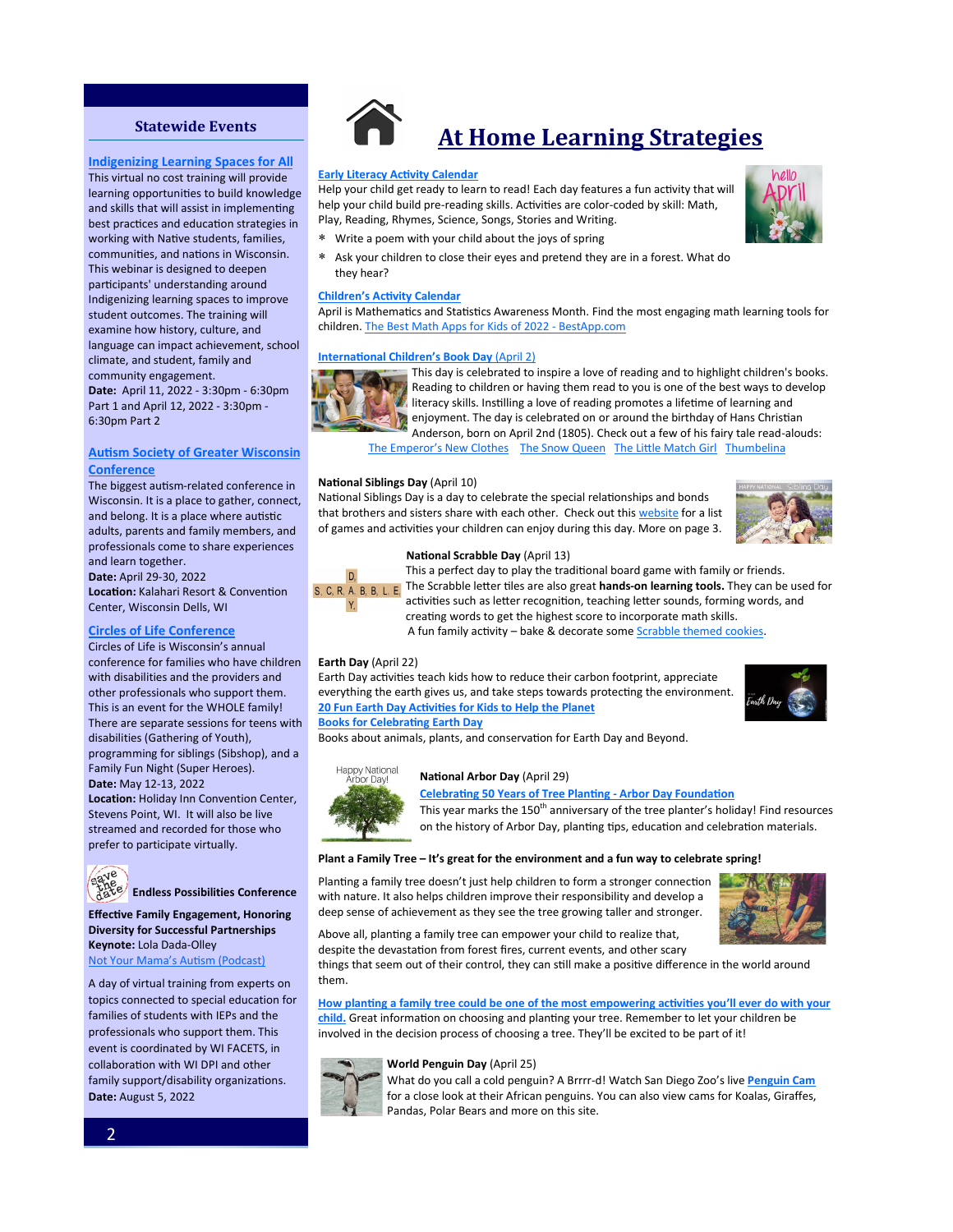## **Online Resources: Autism Spectrum Disorders**

#### **[Center for Parent Information and Resources \(CPIR\)](https://www.parentcenterhub.org/?s=autism)**

This site has an extensive list of links to information relating to autism. [What do the sibs have to say about](https://www.parentcenterhub.org/siblings/#reviewinfo) *their* experience of having a brother or [sister with a disability?](https://www.parentcenterhub.org/siblings/#reviewinfo) Read on, because they have a lot to say!



#### **[Wisconsin Department of Public Instruction](https://dpi.wi.gov/sped/program/autism)**

Website includes eligibility criteria for autism, information about trainings, and links to archived webinars. Links to additional resources are also included on the site.

#### **[Autism Society of Greater Wisconsin](https://www.autismgreaterwi.org/)**

The Autism Society of Greater Wisconsin exists to provide a community for individuals affected by autism, their families, and professionals who serve them. Their goal is to increase the quality of life for those affected by autism and respond to the emerging needs of the autism community.

#### **[Autism Society of Southeastern WI](https://www.assew.org/) (ASSEW)**

ASSEW works to increase public awareness about the day-to-day issues faced by people on the spectrum, advocate for appropriate services for individuals across the life span, and provide the latest information regarding treatment, education, research, and advocacy.

#### **[Autism Navigator](https://autismnavigator.com/)**

This website features a unique collection of web-based tools and courses that integrate the most current research in autism with an interactive web platform and lots of video footage showing effective evidence-based practices. It is intended for professionals as well as families.

#### **[Autism Source](https://source.autism-society.org/autismsource/)**

The Autism Source™ Resource Database, a product of the Autism Society of America, is the most comprehensive database of its kind. Autism Source employs a nationwide network of affiliates and collaborates with other autism organizations and professionals throughout the U.S. to ensure that the database continues to grow and is kept current with reliable resources for information related to autism.

#### **[Autism Speaks](https://www.autismspeaks.org/)**

Autism Speaks is dedicated to promoting solutions, across the spectrum and throughout the life span, for the needs of individuals with autism and their families. They do this through advocacy and support; increasing understanding and acceptance of people with autism; and advancing research into causes and better interventions for autism spectrum disorder and related conditions.

#### **[100 Day Kit for Young Children](https://www.autismspeaks.org/tool-kit/100-day-kit-young-children)**

The days after an autism diagnosis can be overwhelming. The Autism Speaks 100 Day Kit helps families of children ages four and under make the best possible use of the 100 days following the diagnosis. [A 100 Day Kit for school age children is also available.](https://www.autismspeaks.org/tool-kit/100-day-kit-school-age-children)

#### **[MyAutismTeam](https://www.myautismteam.com/)**

MyAutismTeam is the social network for parents of kids with autism. The site provides emotional support from other parents of children with autism. Parents may gain practical advice and insights on managing treatment or therapies for autism. Parents can also as share daily ups and downs in a judgment-free place.

#### **[IRIS Center Modules](https://iris.peabody.vanderbilt.edu/module/asd1/#content)**

The first module provides information on the early signs of autism spectrum disorder (ASD), as well as an overview of the difference between a medical diagnosis and an educational determination of ASD. The second module highlights strategies that have been shown to be effective in teaching appropriate behaviors and skills and decreasing inappropriate behaviors with children and youth with ASD. [IRIS Center](https://iris.peabody.vanderbilt.edu) is a national center dedicated to improving education outcomes for all children, especially those with disabilities birth through age twenty-one, using effective evidencebased practices and interventions.



#### **Get Outdoors - [Take a Sensory Hike!](https://mommyevolution.com/nature-sensory-hike/)** Each family member picks a sense that they want to use as their primary sense, such as sight, sound or smell. Take a walk (you can do this right in your backyard or neighborhood) for about five minutes. Then each person shares the story of the walk based upon the sense that they chose.



**Sensory Benefits of Gardening with Kids** Gardening with kids can be fun, educational, and full of sensory benefits. Whether a child has difficulty with [sensory processing](https://lemonlimeadventures.com/sensory-processing/) or not; all children can benefit from [sensory play.](https://lemonlimeadventures.com/category/sensory-play/) From birth, children learn about their world using their senses. As children grow and develop, sensory experiences help them make connections and make sense of the world around them.



#### **[5 Tips for Gardening with Kids](https://peacebutnotquiet.com/5-tips-gardening-kids-2/)**

Studies show that kids involved in planting their own veggies are more likely to eat them. The fresh air and exercise is another benefit. Kid-friendly tips:

- \* Get them their own tools
- \* Plant some things that grow quickly
- \* Plant weird veggies
- \* Encourage their interests
- \* Read up on it!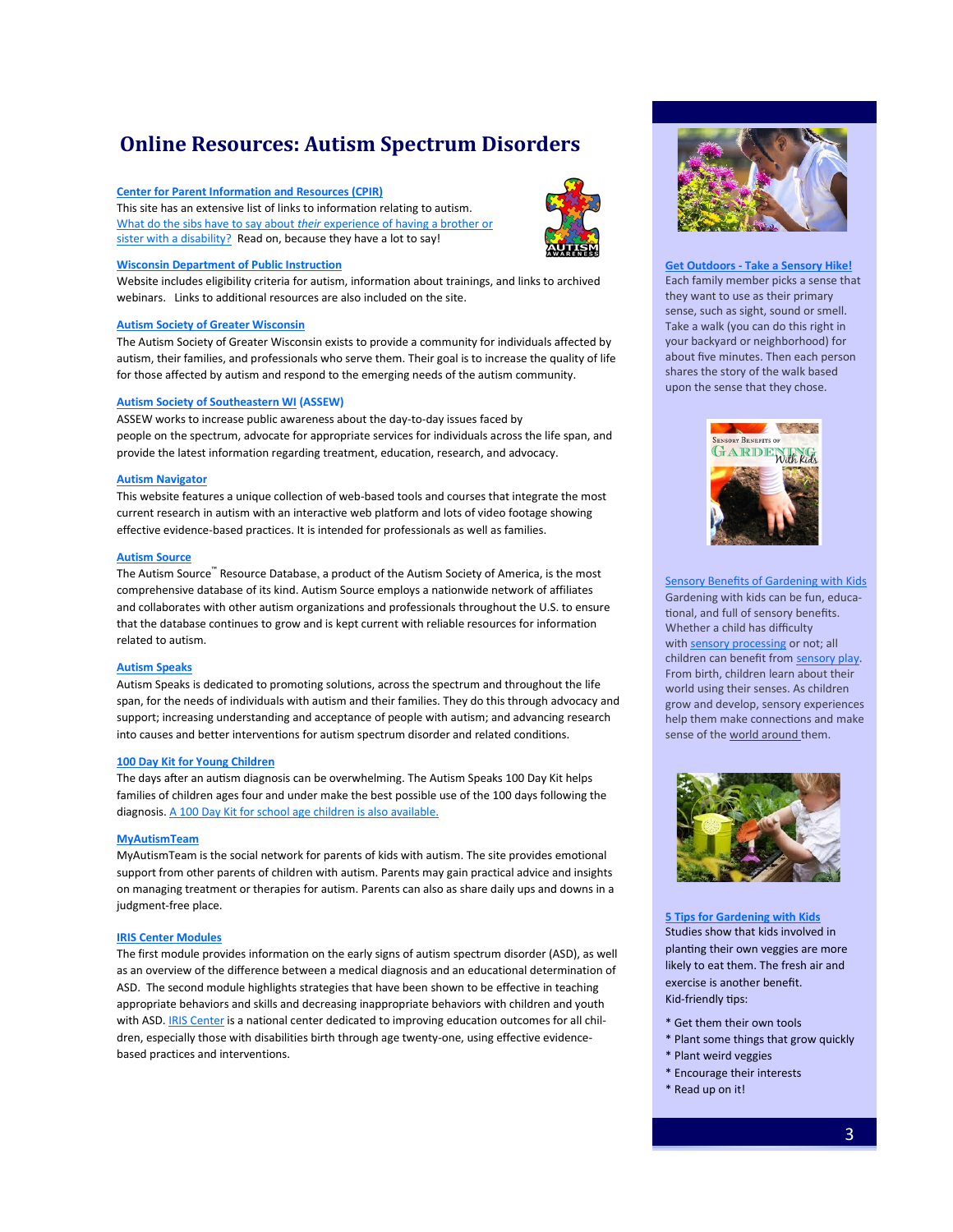#### **WI FACETS**



**Event title links to information [&](http://www.wifacets.org/events)  registration for WI FACETS FREE workshops & w**e To register by phone: 877-374-0511 **All webinars 12:00—1:00 PM (unless otherwise noted)**

#### **[Up to Me Series: Different Types of](https://wifacets.org/events/event/me-series-different-types-disclosure)  [Disclosure](https://wifacets.org/events/event/me-series-different-types-disclosure)**

**Presenter:** Emily Jonesberg, Rogers InHealth **Date:** April 11, 2022, 12pm-12:30 pm

**[Inclusive Strategies to Address](https://wifacets.org/events/event/inclusive-strategies-address-behavioral-needs-students-wieps)  [Behavioral Needs for Students](https://wifacets.org/events/event/inclusive-strategies-address-behavioral-needs-students-wieps)  [with IEPs](https://wifacets.org/events/event/inclusive-strategies-address-behavioral-needs-students-wieps)**

**Presenters:** Tim Peerenboom and Eva Shaw, DPI **Date:** April 13, 2022

#### **[IEP 6: Redacción del IEP](https://wifacets.org/events/event/iep-6-redacción-del-iep-parte-2)- Parte 2**

Si tiene preguntas sobre el taller, o necesita asistencia, llame al 414-374-4645 o por email a [nramos@wifacets.org](file:///C:/Users/cstagge/AppData/Local/Microsoft/Windows/INetCache/Content.Outlook/E9ATX4Y7/nramos@wifacets.org) **Presenter:** Sra. Nelsinia Ramos, de WI FACETS **Date:** April 14, 2022

**[Inclusive Service Delivery in Early](https://wifacets.org/events/event/inclusive-service-delivery-early-childhood-speech-language-ot-and-pt)  [Childhood: Speech & Language,](https://wifacets.org/events/event/inclusive-service-delivery-early-childhood-speech-language-ot-and-pt)  [OT and PT](https://wifacets.org/events/event/inclusive-service-delivery-early-childhood-speech-language-ot-and-pt)**

**Presenters:** Andrea Bertone, Jenny Bibler, and Carlynn Higbie, WI DPI **Date:** April 20, 2022

**Verbal De-[escalation for Children](https://wifacets.org/events/event/verbal-de-escalation-children-and-youth)  [and Youth](https://wifacets.org/events/event/verbal-de-escalation-children-and-youth) Presenter:** NAMI-Dane County **Date:** April 27, 2022

#### **[IEP 7: Redacción del IEP](https://wifacets.org/events/event/iep-7-redacci%C3%B3n-del-iep-parte-3)- Parte 3**

Si tiene preguntas sobre el taller, o necesita asistencia, llame al 414-374-4645 o por email a **[nramos@wifacets.org](file:///C:/Users/cstagge/AppData/Local/Microsoft/Windows/INetCache/Content.Outlook/E9ATX4Y7/nramos@wifacets.org) Presenter:** Sra. Nelsinia Ramos, de WI FACETS **Date:** April 28, 2022





#### **Extended School Year Services for Students with an IEP**

The school year is ending in the next several months. If parents are considering extended school year services (ESY) for their child with an IEP, now is the time to act. ESY services are required special education and related services provided beyond the limits of the school term, in accordance with the child's IEP, and at no cost to the parents. These services are necessary in order to provide a free appropriate public education (FAPE). There are no state regulations addressing when a child needs ESY services, but there are federal regulations that specifically address ESY services. The federal regulations state ESY services must be provided when a child's IEP team determines that the services are necessary for the provision of FAPE. The regulations state a school district cannot limit ESY services to particular categories of disability or unilaterally limit the type, amount, or duration of the services.

School districts are not required to consider ESY services for each child at an IEP meeting. If parents believe their child should receive ESY services, they need to bring it up at a scheduled IEP meeting or schedule an IEP meeting to discuss it. The Wisconsin Department of Public Instruction has written an [information bulletin](https://dpi.wi.gov/sped/laws-procedures-bulletins/bulletins/10-02#Q1) with frequently asked questions relating to ESY that provides additional guidance. Please call the WI FACETS Help Desk at (414-374-4645) if you have questions.



### **Research to Read**

**"I'm Not Trained for This!" and Other Barriers to Evidence-Based Social Skills Interventions for Elementary Students with High Functioning Autism in Inclusion** Silveira-Zaldivar, T., & Curtis, H. (2019). "I'm Not Trained for This " And Other Barriers to Evidence-Based Social Skills Interventions for Elementary Students with High Functioning Autism in Inclusion. International Electronic Journal of Elementary Education, 12(1), 53–66. https://doi.org/10.26822/iejee.2019155337

#### **[Read Full Article](https://files.eric.ed.gov/fulltext/EJ1232739.pdf)**

More students with High Functioning Autism (HFA) are in inclusive settings than ever before. The sheer physical combination of students with autism and their typical peers is insufficient to address the social deficits of students with autism. While evidence-based practices (EBPs) for social skills exist, these practices are not being implemented routinely in public schools. A mixed-methods study was conducted to identify barriers to the implementation of EBPs for social skills for students with HFA in early elementary inclusive settings. Thirty-three (n=33) district inclusion related elementary school stakeholders completed a survey created to examine the barriers to the implementation of EBPs for social skills. Additional data collection methods included an open-ended survey question, focus groups (n=12 of the 33 survey respondents), semi-structured interviews, and researcher field notes. Training, time, support, prioritization, materials, and staff mind-set were the top six barriers to the successful implementation of EBPs for social skills as identified by elementary inclusion stakeholders. These barriers revealed three key factors necessary to successfully implement EBPs for social skills: support, preparation, and motivation. The identification of barriers is the first step in bridging the gap between research and practice within inclusion school settings.